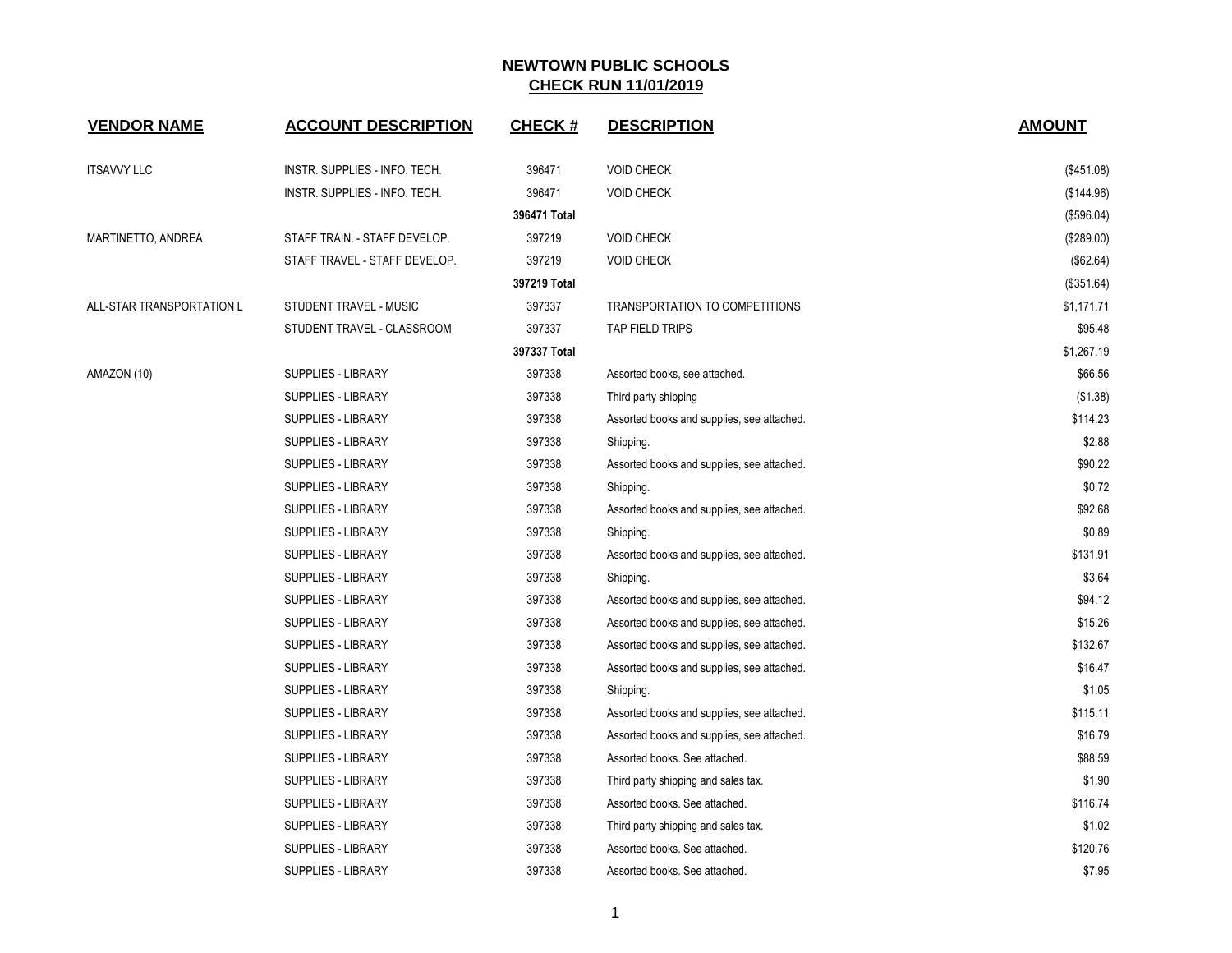| AMAZON (10) | SUPPLIES - LIBRARY                 | 397338       | Third party shipping and sales tax.                                                | \$4.74     |
|-------------|------------------------------------|--------------|------------------------------------------------------------------------------------|------------|
|             | <b>SUPPLIES - LIBRARY</b>          | 397338       | Assorted books. See attached.                                                      | \$9.69     |
|             | <b>SUPPLIES - LIBRARY</b>          | 397338       | Assorted books. See attached.                                                      | \$101.79   |
|             | <b>SUPPLIES - LIBRARY</b>          | 397338       | Assorted books. See attached.                                                      | \$105.40   |
|             | SUPPLIES - LIBRARY                 | 397338       | Third party shipping and sales tax.                                                | \$0.78     |
|             | SUPPLIES - LIBRARY                 | 397338       | Assorted books. See attached.                                                      | \$73.07    |
|             | <b>SUPPLIES - LIBRARY</b>          | 397338       | Assorted books. See attached.                                                      | \$26.58    |
|             |                                    | 397338 Total |                                                                                    | \$1,552.83 |
| AMAZON (11) | INSTR. SUPPLIES - CLASSROOM        | 397339       | Norpro 2-cup Plastic Measuring Cup                                                 | \$15.39    |
|             | INSTR. SUPPLIES - CLASSROOM        | 397339       | DOBI Aluminum Pans, 9 inch x 13 inch, Disposable Aluminum Foil Trays for Baking    | \$18.99    |
|             | INSTR. SUPPLIES - CLASSROOM        | 397339       | Good Cook Clear Measuring Cup with Measurements, 2-cup, No S/H                     | \$17.20    |
|             | INSTR. SUPPLIES - CLASSROOM        | 397339       | Carson-Dellosa CD-158035 Chair back Buddy Pocket Chart, Blue/Red, No S/H           | \$406.40   |
|             | INSTR. SUPPLIES - CLASSROOM        | 397339       | Roaring Spring, Grade 2 Composition Book, 10 inch x 8 inch, 50 sheets              | \$51.15    |
|             | INSTR. SUPPLIES - CLASSROOM        | 397339       | Roaring Spring Paper Products Composition Book, Grade 3, Ruled, 50 sheets          | \$77.50    |
|             | INSTR. SUPPLIES - CLASSROOM        | 397339       | Hardcover Book, I Am Love: A Book of Compassion, by Susan Verde                    | \$11.66    |
|             | INSTR. SUPPLIES - CLASSROOM        | 397339       | Hardcover Book, The Rabbit Listened by Cori Deerfield                              | \$10.69    |
|             | INSTR. SUPPLIES - CLASSROOM        | 397339       | Hardcover Book, My Magic Breath: Finding Calm Through Mindful Breathing            | \$10.49    |
|             | INSTR. SUPPLIES - CLASSROOM        | 397339       | Play-Doh Bulk Spring Colors, 12 pack of Non-Toxic Modeling Compound,               | \$11.99    |
|             | INSTR. SUPPLIES - CLASSROOM        | 397339       | Crayola 8 Pan Set of Washable Watercolors, 12 pack, #53-0525-1                     | \$21.73    |
|             |                                    | 397339 Total |                                                                                    | \$653.19   |
| AMAZON (12) | OFF. SUPPLIES - ADMIN.             | 397340       | For office items as needed, free ship.                                             | \$53.93    |
|             | INSTR. SUPPLIES - CLASSROOM        | 397340       | For supplies throughout the year.                                                  | \$59.05    |
|             | INSTR. SUPPLIES - CLASSROOM        | 397340       | For supplies throughout the year.                                                  | \$26.99    |
|             | <b>INSTR. SUPPLIES - CLASSROOM</b> | 397340       | For supplies throughout the year.                                                  | \$47.69    |
|             | INSTR. SUPPLIES - SCIENCE          | 397340       | For science supplies as needed.                                                    | \$28.24    |
|             | INSTR. SUPPLIES - TECH. ED         | 397340       | Round disks unfinished wood, engraving router and other items for Tech Ed classes. | \$30.94    |
|             | INSTR. SUPPLIES - HEALTH ED        | 397340       | Assorted crayons, and pencils for classes and Mesh files. Free shipping            | \$127.10   |
|             |                                    | 397340 Total |                                                                                    | \$373.94   |
| AMAZON (17) | INSTR. SUPPLIES - SP. ED. PREK-8   | 397341       | INSTR. SUPPLIES - SP. ED. PREK-8                                                   | \$28.35    |
|             | INSTR. SUPPLIES - SP. ED. PREK-8   | 397341       | INSTR. SUPPLIES - SP. ED. PREK-8                                                   | \$40.19    |
|             | INSTR. SUPPLIES - SP. ED. PREK-8   | 397341       | INSTR. SUPPLIES - SP. ED. PREK-8                                                   | \$19.38    |
|             | INSTR. SUPPLIES - SP. ED. PREK-8   | 397341       | INSTR. SUPPLIES - SP. ED. PREK-8                                                   | \$84.97    |
|             | INSTR. SUPPLIES - SP. ED. PREK-8   | 397341       | INSTR. SUPPLIES - SP. ED. PREK-8                                                   | \$26.99    |
|             | INSTR. SUPPLIES - SP. ED. PREK-8   | 397341       | INSTR. SUPPLIES - SP. ED. PREK-8                                                   | \$32.90    |
|             |                                    |              |                                                                                    |            |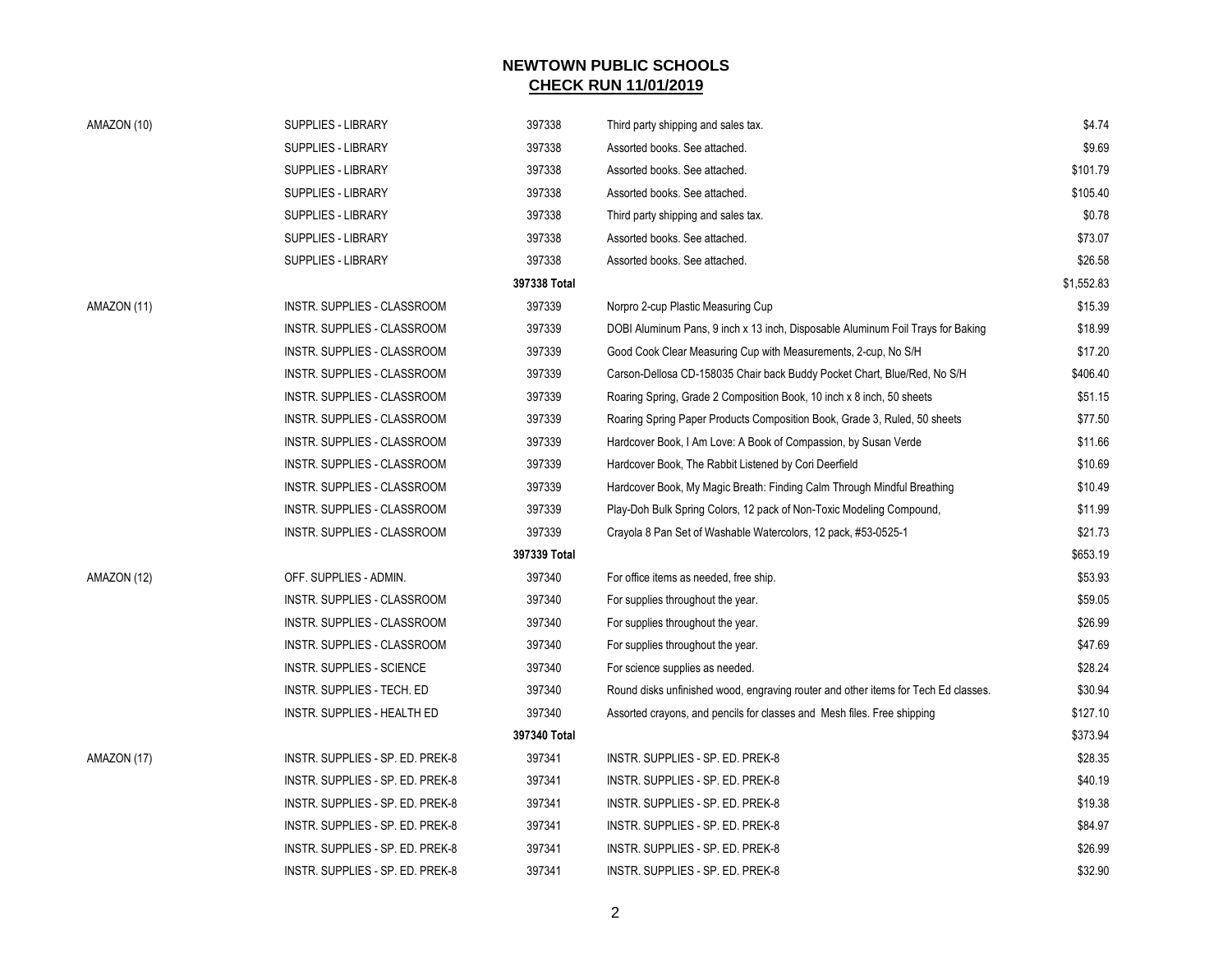| AMAZON (17) |  |  |
|-------------|--|--|
|-------------|--|--|

| AMAZON (17) | INSTR. SUPPLIES - SP. ED. PREK-8 | 397341       | INSTR. SUPPLIES - SP. ED. PREK-8                                                 | \$15.10    |
|-------------|----------------------------------|--------------|----------------------------------------------------------------------------------|------------|
|             | INSTR. SUPPLIES - SP. ED. PREK-8 | 397341       | INSTR. SUPPLIES - SP. ED. PREK-8                                                 | \$31.74    |
|             | INSTR. SUPPLIES - SP. ED. PREK-8 | 397341       | INSTR. SUPPLIES - SP. ED. PREK-8                                                 | \$226.41   |
|             | INSTR. SUPPLIES - SP. ED. PREK-8 | 397341       | INSTR. SUPPLIES - SP. ED. PREK-8                                                 | \$43.35    |
|             | INSTR. SUPPLIES - SP. ED. PREK-8 | 397341       | INSTR. SUPPLIES - SP. ED. PREK-8                                                 | \$132.88   |
|             | INSTR. SUPPLIES - SP. ED. PREK-8 | 397341       | INSTR. SUPPLIES - SP. ED. PREK-8                                                 | \$115.36   |
|             | INSTR. SUPPLIES - SP. ED. PREK-8 | 397341       | INSTR. SUPPLIES - SP. ED. PREK-8                                                 | \$5.31     |
|             | INSTR. SUPPLIES - SP. ED. PREK-8 | 397341       | INSTR. SUPPLIES - SP. ED. PREK-8                                                 | \$63.80    |
|             | INSTR. SUPPLIES - SP. ED. PREK-8 | 397341       | INSTR. SUPPLIES - SP. ED. PREK-8                                                 | \$58.66    |
|             | OFF. SUPPLIES - ADMIN.           | 397341       | Inquiry Mindset: Nurturing the dreams, wonders and curiosities                   | \$35.98    |
|             | OFF. SUPPLIES - ADMIN.           | 397341       | shipping                                                                         | \$2.28     |
|             | OFF. SUPPLIES - ADMIN.           | 397341       | White board bulletin board combo rm 28                                           | \$11.69    |
|             | OFF. SUPPLIES - ADMIN.           | 397341       | Inquiry Mindset: Nurturing the dreams, wonders and curiosities                   | \$89.95    |
|             | OFF. SUPPLIES - ADMIN.           | 397341       | shipping                                                                         | \$6.44     |
|             | INSTR. SUPPLIES - CLASSROOM      | 397341       | Bulletin board and white dry erase board.                                        | \$204.19   |
|             | INSTR. SUPPLIES - CLASSROOM      | 397341       | Bulletin board and white dry erase board.                                        | \$79.72    |
|             | INSTR. SUPPLIES - CLASSROOM      | 397341       | Inquiry Mindset: Nurturing the Dreams, Wonders                                   | \$53.97    |
|             | INSTR. SUPPLIES - CLASSROOM      | 397341       | Shipping                                                                         | \$3.42     |
|             | INSTR. SUPPLIES - CLASSROOM      | 397341       | Various classroom supplies gr 4 & 1                                              | \$77.23    |
|             |                                  | 397341 Total |                                                                                  | \$1,490.26 |
| AMAZON (9)  | INSTR. SUPPLIES - MUSIC          | 397342       | Bestten 8 Outlet Metal Power Strip, Heavy Duty Design, 12-Foot Ultra Long Cord   | (\$58.00)  |
|             | INSTR. SUPPLIES - CLASSROOM      | 397342       | PING PONG BALLS                                                                  | \$10.92    |
|             | INSTR. SUPPLIES - P.E.           | 397342       | Balance From GoGym All-Purpose 4"x10"x2 Extra Thick High Density                 | \$199.98   |
|             | INSTR. SUPPLIES - P.E.           | 397342       | Balance From GoGym All-Purpose 4"x10"x2 Extra Thick High Density                 | \$31.99    |
|             | INSTR. SUPPLIES - P.E.           | 397342       | Balance From GoGym All-Purpose 4"x10"x2 Extra Thick High Density                 | \$274.97   |
|             | INSTR. SUPPLIES - WORLD LANG.    | 397342       | Magnetic clips, Venice and Mona Lisa backdrops for Italian Day celebration       | \$10.79    |
|             | INSTR. SUPPLIES - WORLD LANG.    | 397342       | Magnetic clips, Venice and Mona Lisa backdrops for Italian Day celebration       | \$34.94    |
|             | INSTR. SUPPLIES - WORLD LANG.    | 397342       | Magnetic clips, Venice and Mona Lisa backdrops for Italian Day celebration       | \$14.95    |
|             | <b>INSTR. SUPPLIES - MATH</b>    | 397342       | (6) packages origami paper and (2) mult-packs Post-It easel pad grid-lined paper | \$29.67    |
|             | <b>INSTR. SUPPLIES - MATH</b>    | 397342       | (6) packages origami paper and (2) mult-packs Post-It easel pad grid-lined paper | \$242.98   |
|             | INSTR. SUPPLIES - T.A.P.         | 397342       | TashiBox 12 oz Clear Plastic Cups -Inside Job                                    | \$22.76    |
|             | INSTR. SUPPLIES - T.A.P.         | 397342       | TashiBox 12 oz Clear Plastic Cups - Inside Job                                   | \$15.71    |
|             | INSTR. SUPPLIES - TECH ED.       | 397342       | Micsoa Mustimeter Test Leads Kit, Digital Mustimeter Leads with Alligator Clips  | (\$18.99)  |
|             | INSTR. SUPPLIES - TECH ED.       | 397342       | Micsoa Mustimeter Test Leads Kit, Digital Mustimeter Leads with Alligator Clips  | \$86.02    |
|             |                                  |              |                                                                                  |            |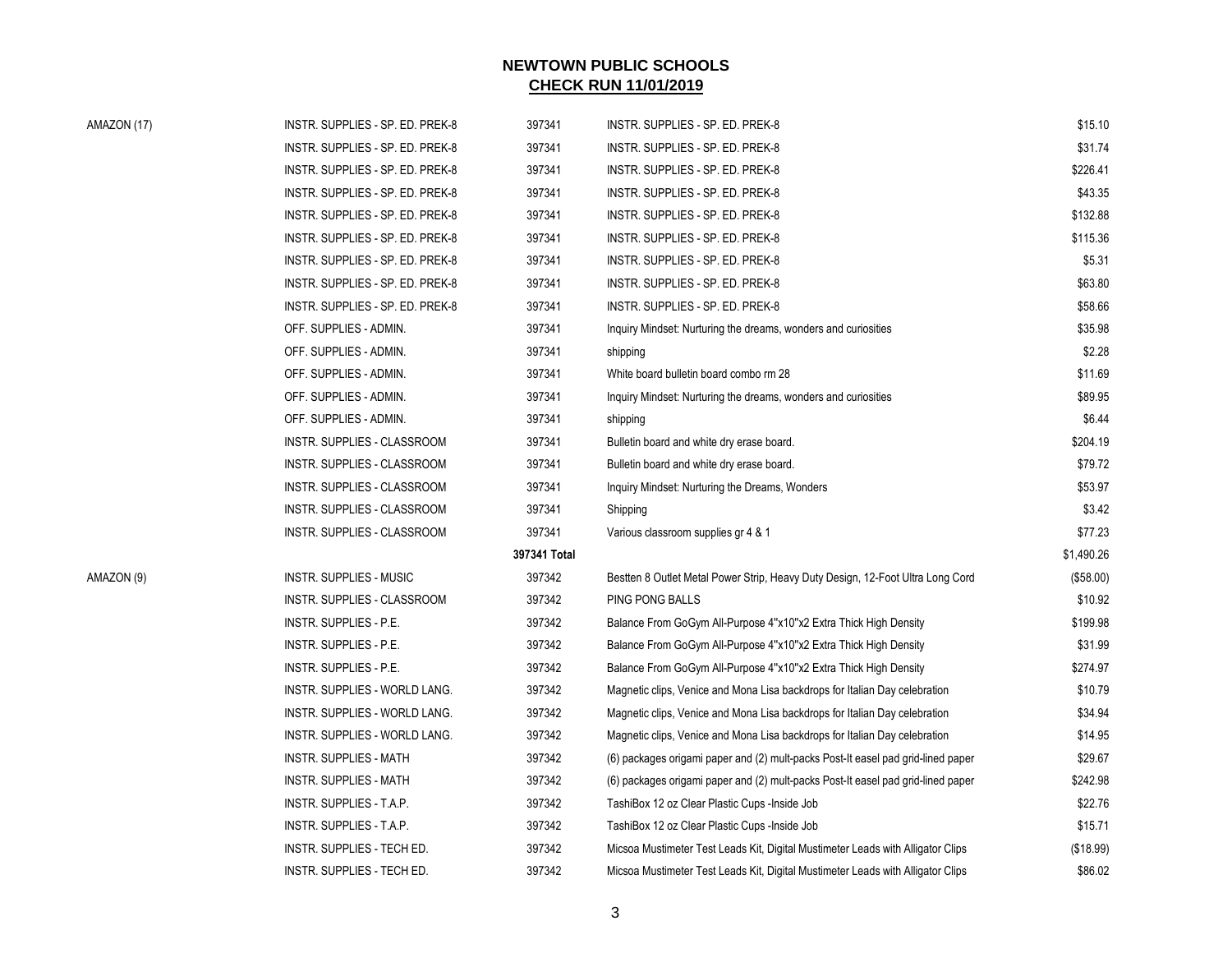| AMAZON (9)                | INSTR. SUPPLIES - TECH ED.       | 397342       | Micsoa Mustimeter Test Leads Kit, Digital Mustimeter Leads with Alligator Clips   | \$79.88    |
|---------------------------|----------------------------------|--------------|-----------------------------------------------------------------------------------|------------|
|                           | INSTR. SUPPLIES - TECH ED.       | 397342       | Micsoa Mustimeter Test Leads Kit, Digital Mustimeter Leads with Alligator Clips   | \$23.90    |
|                           | <b>INSTR. SUPPLIES - ENGLISH</b> | 397342       | master magnetic roll n cut tape                                                   | \$21.24    |
|                           | INSTR. SUPPLIES - ENGLISH        | 397342       | School smart 6 ply colored oak tag                                                | \$38.50    |
|                           | INSTR. SUPPLIES - GUIDANCE       | 397342       | New Era Toner © - 2pk - Compatible Replacement Toner Cartridge                    | \$50.00    |
|                           | INSTR. SUPPLIES - P.E.           | 397342       | 6 PAIRS OF CLIMBING GLOVES                                                        | \$102.78   |
|                           | INSTR. SUPPLIES - P.E.           | 397342       | WOD Nation Speed Jump Rope - Blazing Fast Jumping Ropes                           | \$121.52   |
|                           | INSTR. SUPPLIES - P.E.           | 397342       | GoSports American Flag CornHole Bean Bag Toss Game Set                            | \$149.99   |
|                           | INSTR. SUPPLIES - P.E.           | 397342       | GoSports American Flag CornHole Bean Bag Toss Game Set                            | \$505.62   |
|                           | INSTR. SUPPLIES - ENGLISH        | 397342       | Glue Sticks, Table Top Easel, Beans                                               | \$105.94   |
|                           | INSTR. SUPPLIES - SCIENCE        | 397342       | Glue Sticks, Table Top Easel Pads                                                 | \$118.80   |
|                           | <b>INSTR. SUPPLIES - MATH</b>    | 397342       | Math Department supplies: Electric pencil sharpener, 60-pack personal whiteboards | \$24.99    |
|                           | INSTR. SUPPLIES - MATH           | 397342       | Math Department supplies: Electric pencil sharpener, 60-pack personal whiteboards | \$225.09   |
|                           | INSTR. SUPPLIES - SOC. STUDIES   | 397342       | SS Dept supplies: 2 (96-pack) pencils, (2 boxes) hanging file folders             | \$408.37   |
|                           | INSTR. SUPPLIES - SOC. STUDIES   | 397342       | SS Dept supplies: 2 (96-pack) pencils, (2 boxes) hanging file folders             | \$54.44    |
|                           | <b>TEXTBOOKS - ENGLISH</b>       | 397342       | A Midsummer Night s Dream                                                         | \$173.10   |
|                           | INSTR. SUPPLIES - SCIENCE        | 397342       | pens                                                                              | \$27.51    |
|                           | INSTR. SUPPLIES - SCIENCE        | 397342       | 2pack of hdmi to vga cables                                                       | \$14.99    |
|                           |                                  | 397342 Total |                                                                                   | \$3,145.35 |
| AMERICAN ASSOCIATION OF P | INSTR. SUPPLIES - SCIENCE        | 397343       | STUDENT EXAM FOR JANUARY 28, 2020                                                 | \$120.00   |
|                           | INSTR. SUPPLIES - SCIENCE        | 397343       | <b>SCHOOL REGISTRATION FEE</b>                                                    | \$25.00    |
|                           | INSTR. SUPPLIES - SCIENCE        | 397343       | PROCESSING FEE PLEASE PREPAY DEADLINE DEC 3, 2019                                 | \$10.00    |
|                           |                                  | 397343 Total |                                                                                   | \$155.00   |
| ANNESLEY, ANNE C.         | STAFF TRAIN. - STAFF DEVELOP.    | 397344       | <b>FUNDATIONS WORKSHOP</b>                                                        | \$289.00   |
|                           | STAFF TRAVEL - STAFF DEVELOP.    | 397344       | <b>TRAVEL FUNDATIONS</b>                                                          | \$126.44   |
|                           |                                  | 397344 Total |                                                                                   | \$415.44   |
| <b>ANTHEM LIFE</b>        | P/R - VOLUNTARY LIFE INS.        | 397345       | LIFE NOV 2019                                                                     | \$1,802.75 |
|                           | P/R - VOLUNTARY LTD INS.         | 397345       | <b>LTD NOV 2019</b>                                                               | \$3,741.53 |
|                           |                                  | 397345 Total |                                                                                   | \$5,544.28 |
| AQUARION WATER COMPANY OF | WATER - H.                       | 397346       | WATER 200332183 35. THOU GAL                                                      | \$419.30   |
|                           | WATER - S.H.                     | 397346       | WATER 200389638 S/H FIRE LINE                                                     | \$187.82   |
|                           | WATER - S.H.                     | 397346       | WATER 200391787 63. THOU GAL                                                      | \$739.28   |
|                           | WATER - M.G.                     | 397346       | WATER 200331002 46 THOU GAL                                                       | \$494.50   |
|                           | WATER - M.S.                     | 397346       | WATER 200330637 58. THOU GAL                                                      | \$568.93   |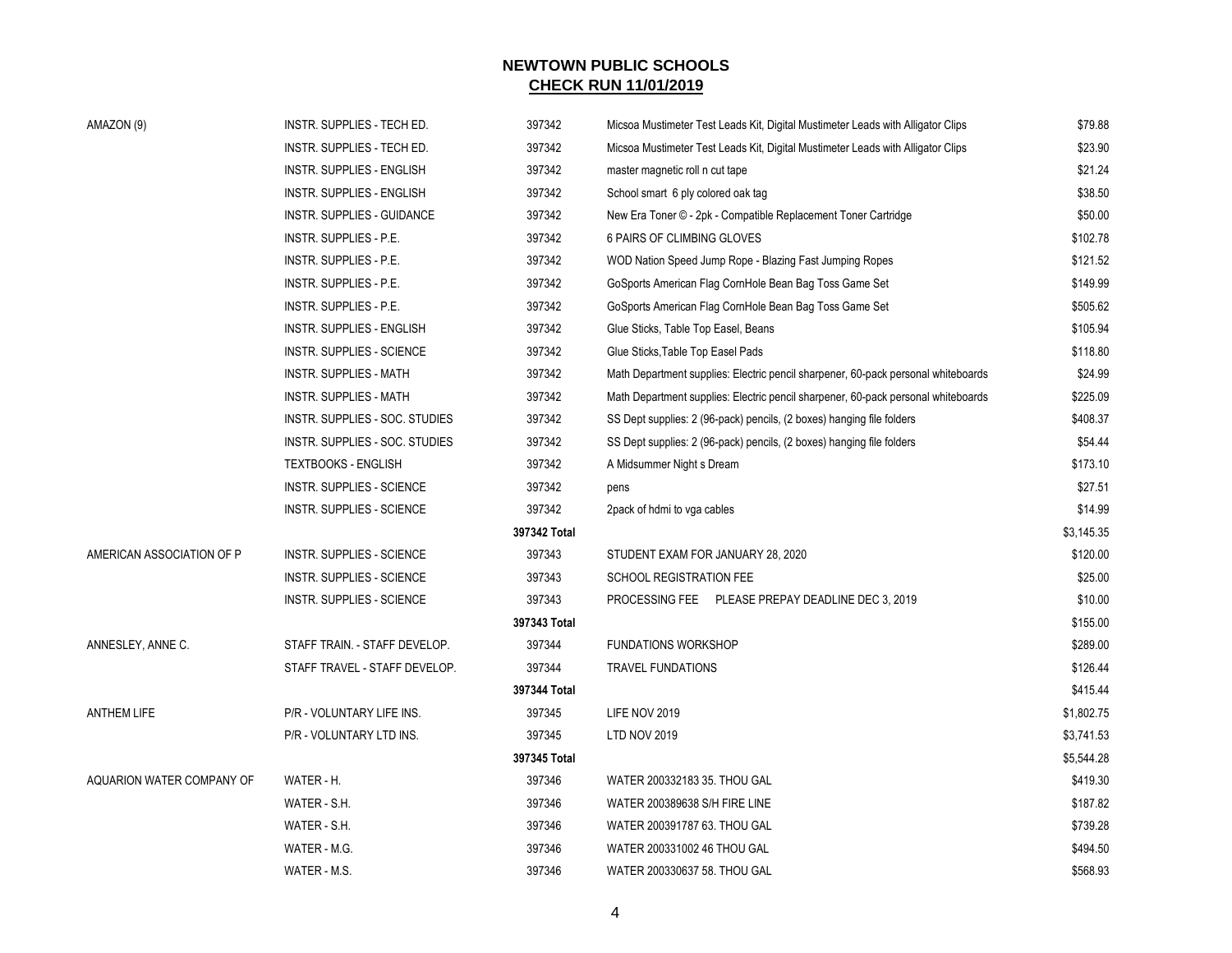| AQUARION WATER COMPANY OF      | WATER - H.S.                        | 397346       | WATER 200328870 171. THOU GAL                                               | \$1,262.80  |
|--------------------------------|-------------------------------------|--------------|-----------------------------------------------------------------------------|-------------|
|                                | WATER - H.S.                        | 397346       | WATER 200328345 226. THOU GAL                                               | \$1,603.92  |
|                                | WATER - H.S.                        | 397346       | WATER 200331205 2. THO GAL HOT DOG                                          | \$46.27     |
|                                |                                     | 397346 Total |                                                                             | \$5,322.82  |
| <b>BALLERINI, BRIAN</b>        | <b>B&amp;G SUPPLIES - CUSTODIAL</b> | 397347       | SHOES (100374)                                                              | \$85.07     |
|                                |                                     | 397347 Total |                                                                             | \$85.07     |
| <b>BER</b>                     | STAFF TRAIN. - SCIENCE              | 397348       | GOOGLE CLASSROOM TO ENHANCE INSTRUCTION                                     | \$279.00    |
|                                |                                     | 397348 Total |                                                                             | \$279.00    |
| CES                            | STAFF TRAIN. - PUPIL SERV.          | 397349       | <b>ADOS TRAINING</b>                                                        | \$75.00     |
|                                | STAFF TRAIN. - PUPIL SERV.          | 397349       | <b>ADOS TRAINING</b>                                                        | \$75.00     |
|                                | STAFF TRAIN. - PUPIL SERV.          | 397349       | ADOS TRAINING                                                               | \$75.00     |
|                                |                                     | 397349 Total |                                                                             | \$225.00    |
| <b>CHARTER COMMUNICATION</b>   | <b>TELEPHONE &amp; CABLE</b>        | 397350       | SERV 2019/19                                                                | \$3,193.55  |
|                                |                                     | 397350 Total |                                                                             | \$3,193.55  |
|                                | INSTR. SUPPLIES - TECH ED.          | 397351       | CABLE TV SUBSCRIPTION                                                       | \$7.89      |
|                                |                                     | 397351 Total |                                                                             | \$7.89      |
| CHRISTENSEN, AUDREY            | CONTRACTED SERV. - B.O.E.           | 397352       | VIDEOTAPING BOE MEETING 10/15/19                                            | \$30.00     |
|                                |                                     | 397352 Total |                                                                             | \$30.00     |
| <b>CONJUGUEMOS</b>             | CONTRACTED SERV. - WORLD LANG.      | 397353       | CONTRACTED SERV. - WORLD LANG.                                              | \$24.00     |
|                                |                                     | 397353 Total |                                                                             | \$24.00     |
| CONNECTIONS UNLIMITED INC      | INSTR. SUPPLIES - COMPUTER ED.      | 397354       | Item BKD- Supra-aural headphone                                             | \$315.00    |
|                                | INSTR. SUPPLIES - COMPUTER ED.      | 397354       | Shipping. See attached quote                                                | \$15.00     |
|                                |                                     | 397354 Total |                                                                             | \$330.00    |
| <b>CREDO REFERENCE LIMITED</b> | CONTRACTED SERV. - LIBRARY          | 397355       | Online subscription                                                         | \$484.00    |
|                                |                                     | 397355 Total |                                                                             | \$484.00    |
| DEMCO INC.                     | <b>SUPPLIES - LIBRARY</b>           | 397356       | 5 boxes Superfold 10 in. H 21 in Jacket length 50/Ctn. Product #WP12211000. | \$75.55     |
|                                | SUPPLIES - LIBRARY                  | 397356       | 3 rolls Filmolux Soft Laminate 2.8 mil Vynil glossy. Product# W12200110     | \$86.94     |
|                                | SUPPLIES - LIBRARY                  | 397356       | Various LMC supplies. No shipping Prices based on CLC                       | \$378.36    |
|                                |                                     | 397356 Total |                                                                             | \$540.85    |
| DUNBAR, WHITNEY                | STAFF TRAVEL - SP. ED. PREK-8       | 397357       | TRAVEL OCT 2019                                                             | \$44.54     |
|                                |                                     | 397357 Total |                                                                             | \$44.54     |
| <b>EDADVANCE</b>               | TRANS. - LOCAL REG. ED              | 397358       | TEMP TRANSP SEPT 2019                                                       | \$6,090.00  |
|                                | TRANS. - OUT-OF-DISTRICT            | 397358       | TRANSP SEPT 2019                                                            | \$90,944.92 |
|                                |                                     | 397358 Total |                                                                             | \$97,034.92 |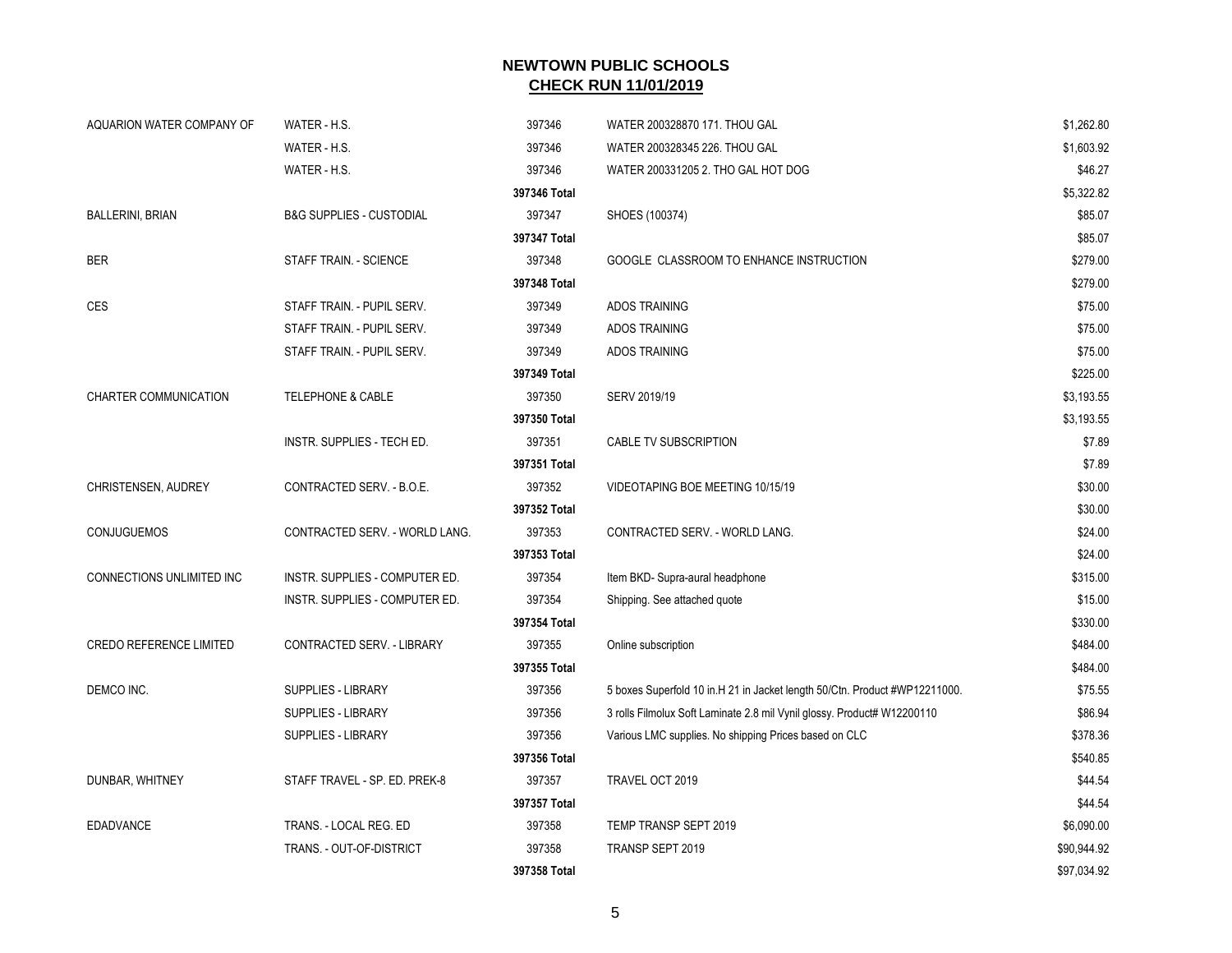|                             | TRANS. - OUT-OF-DISTRICT          | 397359       | ACES AUG 2019                                                | \$28,471.01 |
|-----------------------------|-----------------------------------|--------------|--------------------------------------------------------------|-------------|
|                             |                                   | 397359 Total |                                                              | \$28,471.01 |
| EVERSOURCE (ELEC-BOE)       | ELECTRICITY - H.                  | 397360       | <b>ELEC 22880. KWH</b>                                       | \$4,131.14  |
|                             | ELECTRICITY - M.G.                | 397360       | ELEC 51171733009 21,167.60 KWH                               | \$3,672.16  |
|                             | ELECTRICITY - HOM.                | 397360       | ELEC 51844633024 49,536.00 KWH                               | \$8,644.41  |
|                             | ELECTRICITY - RIS.                | 397360       | ELEC 51324453075 95,202. KWH                                 | \$19,159.65 |
|                             | ELECTRICITY - M.S.                | 397360       | ELEC 51658443072 27,936. KWH                                 | \$5,269.35  |
|                             | ELECTRICITY - M.S.                | 397360       | ELEC 51658443072 34,174. KWH                                 | \$6,163.51  |
|                             | ELECTRICITY - H.S.                | 397360       | ELEC 51223253097 2. KWH                                      | \$45.97     |
|                             | ELECTRICITY - H.S.                | 397360       | ELEC 51318375011 89.0 KWH                                    | \$378.04    |
|                             | ELECTRICITY - H.S.                | 397360       | ELEC 51418253076 303120. KWH                                 | \$50,736.64 |
|                             | ELECTRICITY - H.S.                | 397360       | ELEC 51366633040 340.00 KWH                                  | \$282.86    |
|                             |                                   | 397360 Total |                                                              | \$98,483.73 |
| EVERSOURCE (GAS-BOE)        | PROPANE & NATURAL GAS - RIS.      | 397361       | GAS 57526160064 217.6 CCF                                    | \$282.73    |
|                             | PROPANE & NATURAL GAS - H.S.      | 397361       | GAS 57379855042 325.5 CCF                                    | \$394.32    |
|                             |                                   | 397361 Total |                                                              | \$677.05    |
| <b>FROG PUBLICATIONS</b>    | OTHER SUPPLIES - CONT. ED.        | 397362       | FP-810 LEARNING CENTER GAMES - MATH POWER SET LEVEL A FP-810 | \$99.00     |
|                             | OTHER SUPPLIES - CONT. ED.        | 397362       | FP-820 LEARNING CENTER GAMES - MATH POWER SET LEVEL B FP-820 | \$99.00     |
|                             | OTHER SUPPLIES - CONT. ED.        | 397362       | FP-830 LEARNING CENTER GAMES - MATH POWER SET LEVEL C FP-830 | \$99.00     |
|                             | OTHER SUPPLIES - CONT. ED.        | 397362       | <b>SHIPPING</b>                                              | \$29.70     |
|                             |                                   | 397362 Total |                                                              | \$326.70    |
| GOLDIE AND LIBRO MUSIC CE   | <b>REPAIRS - MUSIC</b>            | 397363       | <b>INSTRUMENT REPAIRS</b>                                    | \$150.00    |
|                             |                                   | 397363 Total |                                                              | \$150.00    |
| HARTFORD HEALTHCARE         | TUITION - OUT-OF-DISTRICT         | 397364       | TUITION - OUT-OF-DISTRICT                                    | \$1,685.00  |
|                             |                                   | 397364 Total |                                                              | \$1,685.00  |
| <b>HOCON GAS OF DANBURY</b> | <b>FUEL FOR VEHICLES - TRANS.</b> | 397365       | PROPANE 2000.30 UNITS                                        | \$2,152.12  |
|                             | FUEL FOR VEHICLES - TRANS.        | 397365       | PROPANE 1898.50 UNITS                                        | \$2,042.60  |
|                             | FUEL FOR VEHICLES - TRANS.        | 397365       | PROPANE 65.20 UNITS                                          | \$70.15     |
|                             | FUEL FOR VEHICLES - TRANS.        | 397365       | PROPANE 45.90 UNITS                                          | \$49.38     |
|                             | FUEL FOR VEHICLES - TRANS.        | 397365       | PROPANE 2183.50 UNITS                                        | \$2,349.23  |
|                             | FUEL FOR VEHICLES - TRANS.        | 397365       | PROPANE 107.80 UNITS                                         | \$115.98    |
|                             | FUEL FOR VEHICLES - TRANS.        | 397365       | PROPANE 20.80 UNITS                                          | \$22.38     |
|                             | FUEL FOR VEHICLES - TRANS.        | 397365       | PROPANE 208.50 UNITS                                         | \$224.33    |
|                             | FUEL FOR VEHICLES - TRANS.        | 397365       | PROPANE 1216.50 UNITS                                        | \$1,308.83  |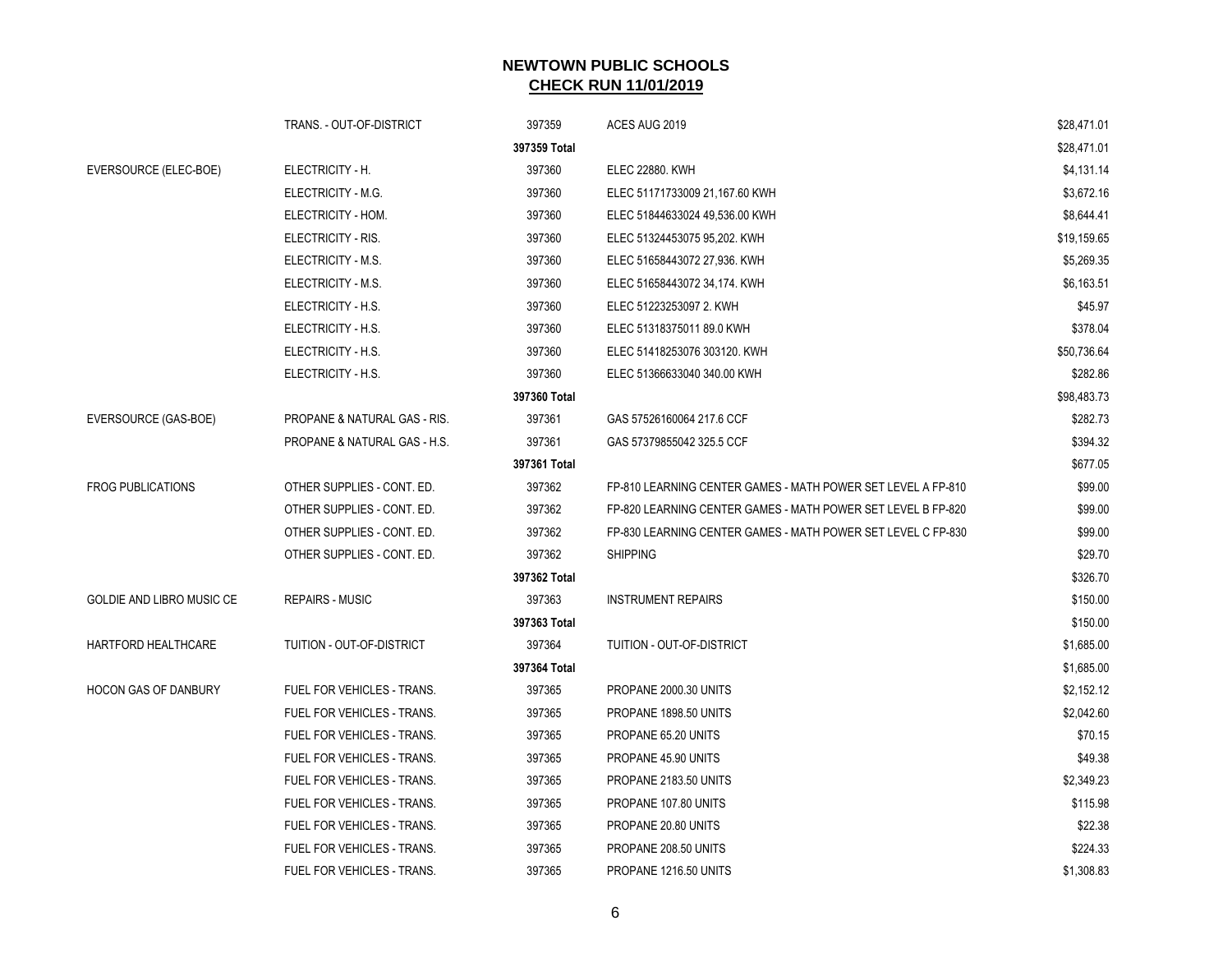| <b>HOCON GAS OF DANBURY</b> | FUEL FOR VEHICLES - TRANS.      | 397365       | PROPANE 207.10 UNITS                                                  | \$222.82   |
|-----------------------------|---------------------------------|--------------|-----------------------------------------------------------------------|------------|
|                             | FUEL FOR VEHICLES - TRANS.      | 397365       | PROPANE 93.80 UNITS                                                   | \$100.92   |
|                             | FUEL FOR VEHICLES - TRANS.      | 397365       | PROPANE 165.30 UNITS                                                  | \$177.85   |
|                             | FUEL FOR VEHICLES - TRANS.      | 397365       | PROPANE 179.00 UNITS                                                  | \$192.59   |
|                             | FUEL FOR VEHICLES - TRANS.      | 397365       | PROPANE 120.10 UNITS                                                  | \$129.22   |
|                             | FUEL FOR VEHICLES - TRANS.      | 397365       | PROPANE 87.10 UNITS                                                   | \$93.71    |
|                             | FUEL FOR VEHICLES - TRANS.      | 397365       | PROPANE 42.00 UNITS                                                   | \$45.19    |
|                             | FUEL FOR VEHICLES - TRANS.      | 397365       | PROPANE 273.10 UNITS                                                  | \$293.83   |
|                             | FUEL FOR VEHICLES - TRANS.      | 397365       | PROPANE 11.00 UNITS                                                   | \$11.83    |
|                             |                                 | 397365 Total |                                                                       | \$9,602.96 |
| ICMA RETIREMENT CORPORATION | PENSION PLAN                    | 397366       | ANNUAL PLAN FEE 2019/20                                               | \$250.00   |
|                             |                                 | 397366 Total |                                                                       | \$250.00   |
| <b>ITSAVVY LLC</b>          | INSTR. SUPPLIES - INFO. TECH.   | 397367       | Tripp Lite HDMi to VGA with Audio 6 ft. Mft part # P566-006-VGA-A     | \$451.08   |
|                             | INSTR. SUPPLIES - INFO. TECH.   | 397367       | Tripp Lite HDMI To VGA with audio 3.5 10 ft Mfg part # Pd66-010-VGA-A | \$144.96   |
|                             |                                 | 397367 Total |                                                                       | \$596.04   |
| J.C. MUSIC, LLC             | <b>REPAIRS - MUSIC</b>          | 397368       | <b>CELLO REPAIRS</b>                                                  | \$69.00    |
|                             |                                 | 397368 Total |                                                                       | \$69.00    |
| JONES, DARLENE              | OFF. SUPPLIES - BUS. SERV.      | 397369       | <b>FORMS</b>                                                          | \$20.00    |
|                             |                                 | 397369 Total |                                                                       | \$20.00    |
| <b>JUNIOR LIBRARY GUILD</b> | CONTRACTED SERV. - LIBRARY      | 397370       | Horn Book subscription renewal for RIS LMC 2019-20. PO# 101952        | \$36.99    |
|                             |                                 | 397370 Total |                                                                       | \$36.99    |
| KENNEDY, DANIELLE           | STAFF TRAVEL - SP. ED. PREK-8   | 397371       | <b>TRAVEL BESB CONF</b>                                               | \$70.18    |
|                             |                                 | 397371 Total |                                                                       | \$70.18    |
| <b>LAND JET BUS LINES</b>   | STUDENT TRAVEL - MUSIC          | 397372       | PREVIOUS BALANCE-BALTIMORE                                            | \$90.00    |
|                             | STUDENT TRAVEL - MUSIC          | 397372       | EAST RUTHERFORD NJ                                                    | \$4,425.00 |
|                             |                                 | 397372 Total |                                                                       | \$4,515.00 |
| MASON W.B. INC.             | INSTR. SUPPLIES - CLASSROOM     | 397373       | SCH-CDF4300, Wheelchair accessible desks. Free ship                   | \$290.00   |
|                             |                                 | 397373 Total |                                                                       | \$290.00   |
| <b>MEMOLI, MATT</b>         | <b>INSTR. SUPPLIES - SPORTS</b> | 397374       | SUBSCRIPTION NFHS NETWORK                                             | \$9.95     |
|                             |                                 | 397374 Total |                                                                       | \$9.95     |
| MORGANTI, TERESA            | STAFF TRAVEL - SP. ED. PREK-8   | 397375       | TRAVEL BUREAU OF EDUCATION & SERV                                     | \$29.81    |
|                             |                                 | 397375 Total |                                                                       | \$29.81    |
| NEWTOWN FOOD SERVICES       | CONTRACTED SERV. - SUPER.       | 397376       | BOE SETUPS 10/15 & 10/25/19                                           | \$478.75   |
|                             |                                 | 397376 Total |                                                                       | \$478.75   |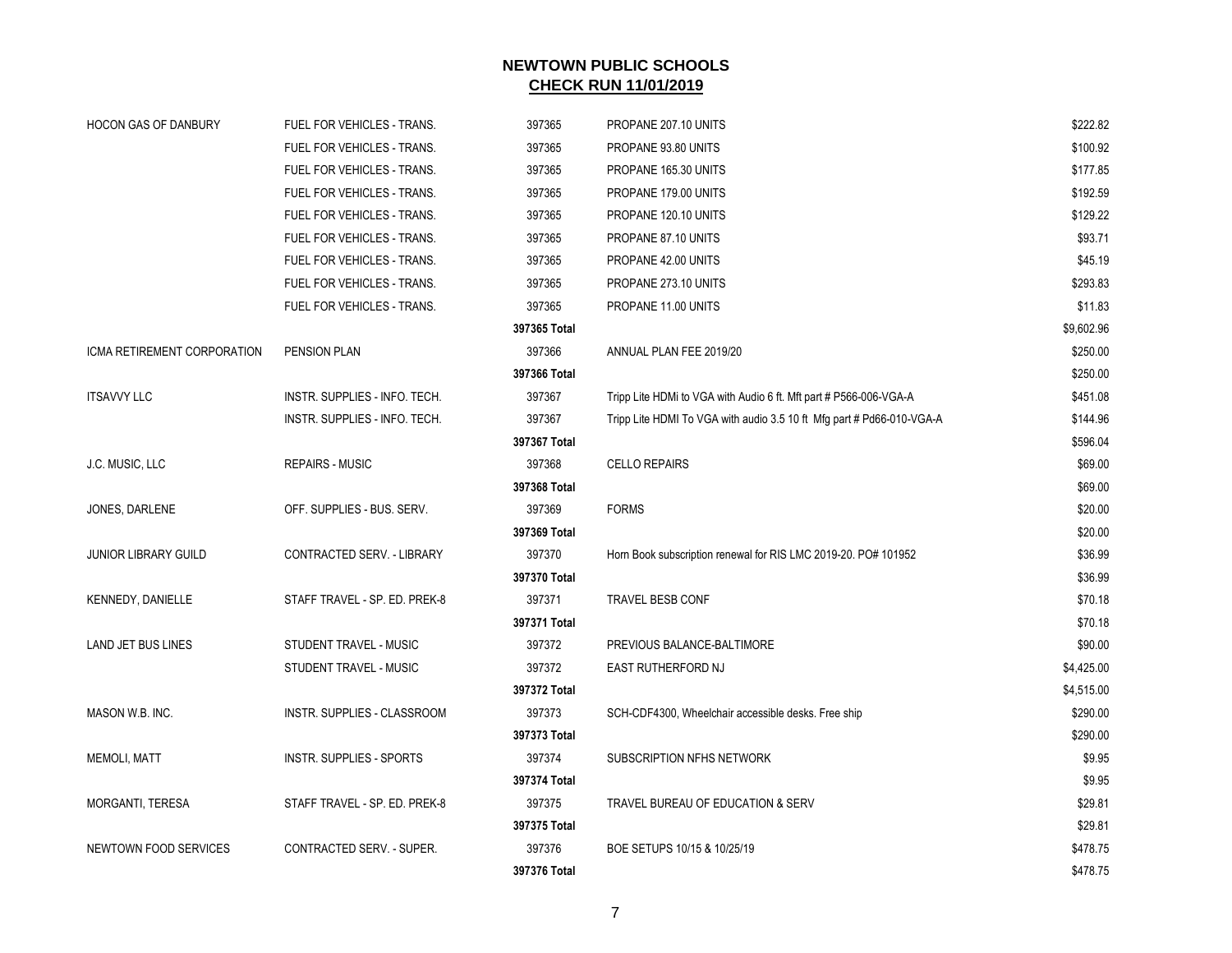| NEWTOWN MIDDLE SCHOOL     | <b>CONTRACTED SERV. - SPORTS</b>   | 397377       | for sports referees, and umpires, chaperones, uniforms as needed         | \$50.00     |
|---------------------------|------------------------------------|--------------|--------------------------------------------------------------------------|-------------|
|                           |                                    | 397377 Total |                                                                          | \$50.00     |
| NOBES, LISA               | STAFF TRAIN. - STAFF DEVELOP.      | 397378       | <b>FUNDATIONS TRAINING</b>                                               | \$289.00    |
|                           |                                    | 397378 Total |                                                                          | \$289.00    |
| ONYX ASSET SERVICES GROUP | ELECTRICITY - RIS.                 | 397379       | ELEC 73,102. KWH                                                         | \$4,510.39  |
|                           |                                    | 397379 Total |                                                                          | \$4,510.39  |
| ORNAF, MICHAEL            | REPAIRS - TECH ED.                 | 397380       | HDD REPAIR OUTSOURCE                                                     | \$72.00     |
|                           |                                    | 397380 Total |                                                                          | \$72.00     |
| PEPPER J.W. & SON IN      | INSTR. SUPPLIES - MUSIC            | 397381       | Sheet Music-see attached                                                 | \$20.15     |
|                           | <b>INSTR. SUPPLIES - MUSIC</b>     | 397381       | Sheet Music-see attached                                                 | \$1.75      |
|                           | INSTR. SUPPLIES - MUSIC            | 397381       | shipping/handling                                                        | \$7.99      |
|                           | <b>INSTR. SUPPLIES - MUSIC</b>     | 397381       | For purchase of Concert Music supplies.                                  | \$115.64    |
|                           |                                    | 397381 Total |                                                                          | \$145.53    |
| <b>PRIVATE</b>            | TUITION - OUT-OF-DISTRICT          | 397382       | TUITION - OUT-OF-DISTRICT                                                | \$2,165.48  |
|                           |                                    | 397382 Total |                                                                          | \$2,165.48  |
| POMPANO, MARK J.          | STAFF TRAVEL - SECURITY            | 397383       | TRAVEL OCT 2019                                                          | \$104.46    |
|                           |                                    | 397383 Total |                                                                          | \$104.46    |
| PREEN, ELLEN CHOO         | TUITION - OUT-OF-DISTRICT          | 397384       | TUITION - OUT-OF-DISTRICT                                                | \$4,000.00  |
|                           |                                    | 397384 Total |                                                                          | \$4,000.00  |
| PRO-ED                    | INSTR. SUPPLIES - SP. ED. PREK-8   | 397385       | EDMARK-READING PROGRAM LEVEL 1 COMPLETE KIT ITEM: 13620                  | \$629.00    |
|                           | INSTR. SUPPLIES - SP. ED. PREK-8   | 397385       | <b>SHIPPING</b>                                                          | \$62.90     |
|                           |                                    | 397385 Total |                                                                          | \$691.90    |
| PROJECT LAMP SOURCE       | <b>SUPPLIES - LIBRARY</b>          | 397386       | Quote QT217347 for Lamp Module PLEL2734-V13H0L87/ELPLP87, no shipping    | \$115.00    |
|                           |                                    | 397386 Total |                                                                          | \$115.00    |
| REALLY GOOD STUFF INC.    | INSTR. SUPPLIES - CLASSROOM        | 397387       | Pocket Chart & Library Bind for Kinder. Coupon Code SAVE20 - no shipping | \$117.42    |
|                           |                                    | 397387 Total |                                                                          | \$117.42    |
| REGIONAL SCHOOL DISTRICT  | TUITION - OUT-OF-DISTRICT REG. ED. | 397388       | TUITION - OUT-OF-DISTRICT REG. ED.                                       | \$27,292.00 |
|                           | TUITION - OUT-OF-DISTRICT          | 397388       | TUITION - OUT-OF-DISTRICT                                                | \$3,777.12  |
|                           |                                    | 397388 Total |                                                                          | \$31,069.12 |
| ROTTKAMP PAM              | STAFF TRAIN. - STAFF DEVELOP.      | 397389       | <b>FUNDATIONS WORKSHOP</b>                                               | \$289.00    |
|                           |                                    | 397389 Total |                                                                          | \$289.00    |
| SAVINO, JULIE             | CONTRACTED SERV. - GUIDANCE        | 397390       | COLLEGE FINANCIAL AID WORKSHOP                                           | \$300.00    |
|                           |                                    | 397390 Total |                                                                          | \$300.00    |